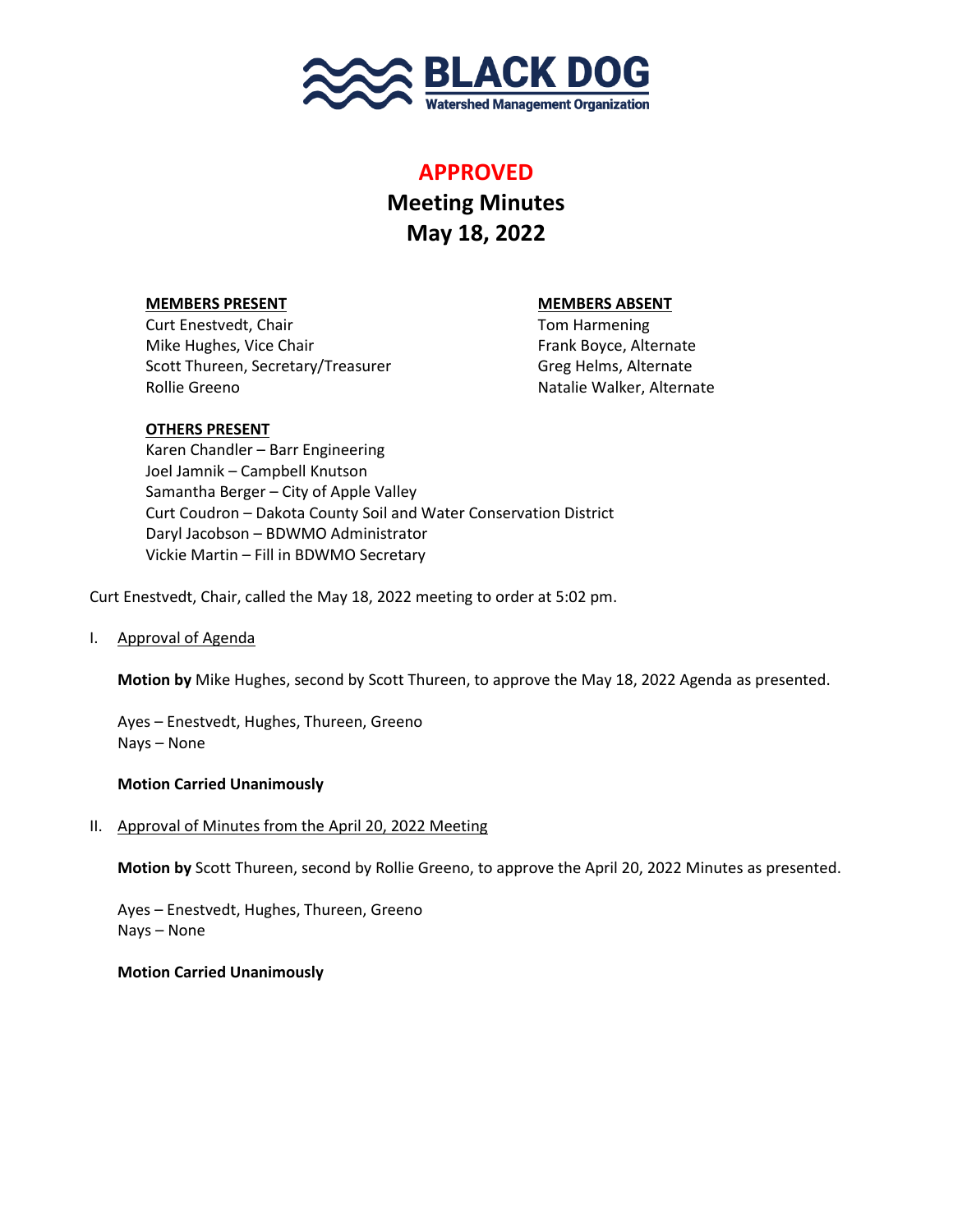#### III. Approval of Accounts Payable

**Motion by** Mike Hughes, second by Rollie Greeno, to approve accounts payable to Barr Engineering in the amount of \$11,349.63 for services from April 2, 2022 through April 29, 2022; and, to Campbell Knutson in the amount of \$262.50 for April 2022 general services; and, to Dakota County Soil & Water Conservation District in the amount of \$1,135.00 for services from January 2022 through March 2022.

Ayes – Enestvedt, Hughes, Thureen, Greeno Nays – None

#### **Motion Carried Unanimously**

#### IV. Review Budget Performance Reports

Daryl Jacobson, BDWMO Administrator, shared that the budget performance is good. 2023 Budget will be discussed later in the meeting.

#### **No Formal Action Required**

#### V. Approval of the 2021 Annual Activity Report

The Commission is required to generate and distribute an Annual Activity Report. Enclosed is a "Draft" of the 2021 Annual Activity Report for the Commission's review and approval.

Karen Chandler suggested minor changes to the report.

**Motion by** Scott Thureen, second by Rollie Greeno, to approve the annual activity report with the changes discussed and authorize staff to distribute to the appropriate parties.

Ayes – Enestvedt, Hughes, Thureen, Greeno Nays – None

#### **Motion Carried Unanimously**

#### VI. Approval of the Draft 2023 Work Plan and Budget

A draft of the 2023 Work Plan and Budget was provided to the Commission for review prior to tonight's meeting. Per the BDWMO Joint Powers Agreement, the Commission is to send out a proposed budget for 2023 by July 1, 2022.

Staff provided an overview of the work plan and budget at the meeting.

Karen Chandler, Barr Engineering, reviewed the plan. There will be a correction to item 1 on page 2 that monitoring is on Keller Lake instead of Lac Lavon.

Daryl Jacobson presented a budget overview. He noted an increase in administrative services due to staff costs and plan update. Discussion included possibly increasing member contributions in the future to balance the shortfall of revenue versus expenses.